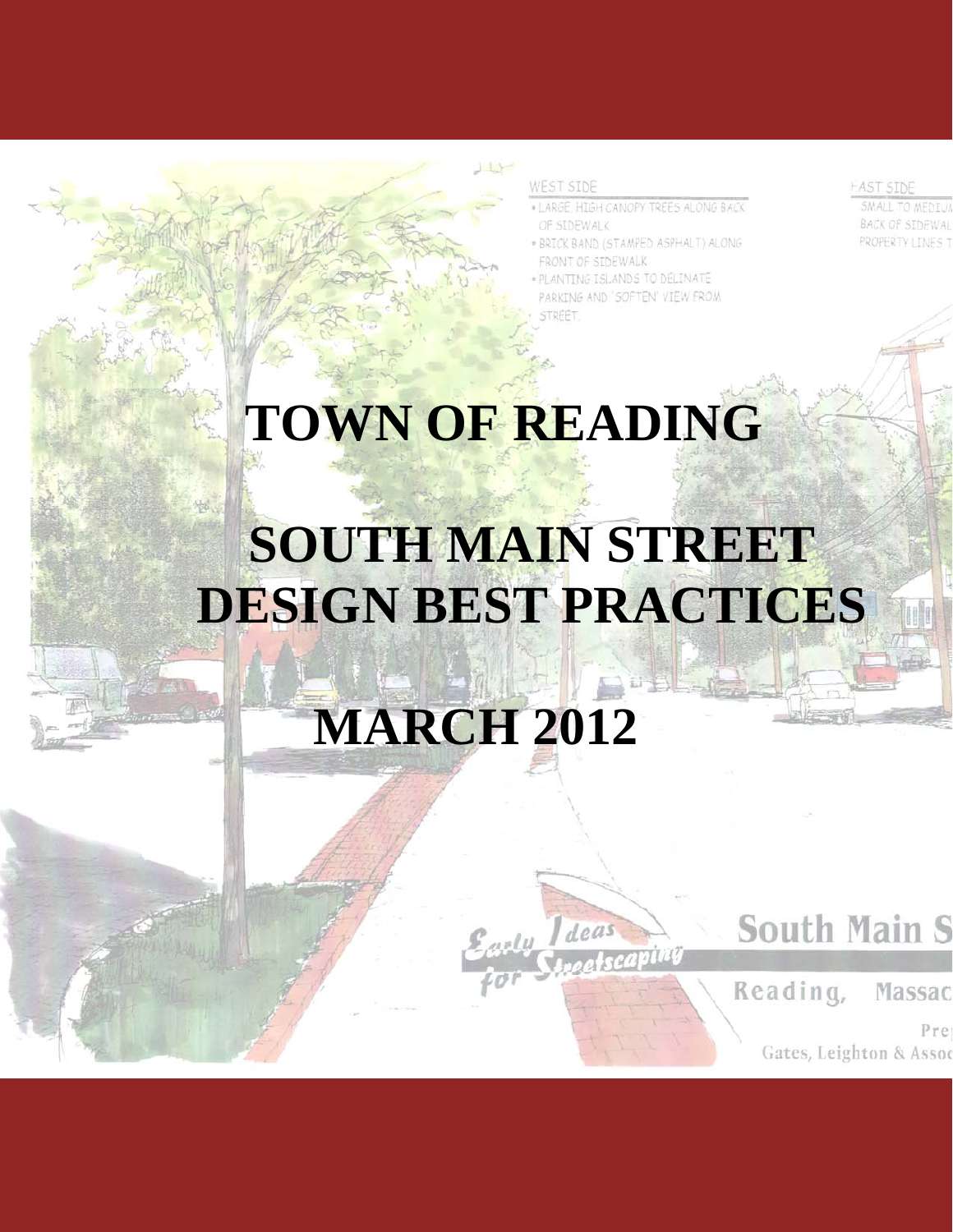## **Town of Reading - South Main Street Design Best Practices**<br>Page 2 of 11

The Community Planning and Development Commission has developed the following set of Design Best Practices for the South Main Street Corridor as a way to communicate to property owners and developers the community's preferences related to development attributes in the corridor. The South Main Street corridor is one of the Gateways to Reading and therefore represents the character of Reading to residents, visitors, employees and business customers.

Unfortunately much of the South Main Street corridor in the past has been characterized by a varied commercial mix, lack of investment, business turnover, and unappealing aesthetics. South Main Street is a major element of the commercial corridor in Reading and a gateway to the downtown and central core of the community. Through the Master Planning process the community established the following goals for the South Main Street Corridor:

- Minimize parking in front of the buildings
- Encourage landscaping/greenery along the street edge/building fronts
- Preserve and enhance residential uses that are interspersed with commercial uses in the corridor
- Preserve existing density/intensity of use
- Minimize additional overhead utilities/Encourage underground utility connections
- Improve pedestrian environment along Main Street
- Encourage designs/roadway changes that calm traffic

#### **Design Best Practices**

These South Main Street Design Best Practices have been developed to assist in shaping new construction or redevelopment along the corridor to advance the goals of the Master Plan. The Design Best Practices are based on an understanding that a high quality of design and construction enhance the economic vitality of the business district, and improve the overall quality of living near and traveling through the South Main Street corridor.

The goals of the Design Best Practices are as follows:

- Endorse the Goals of the Master Plan
- Supplement the existing Zoning By-Law
- Assist property owners and developers by summarizing community expectations for development in the corridor
- Facilitate thoughtful, contextually sensitive design
- Streamline Site Plan Review

The Design Best Practices are to be a helpful source of information and ideas for owners, designers and builders to relate the goals and objectives of the town for the South Main Street corridor. The belief is that through communication of this information early on during the design and construction process, the site plan review and approval process will be swift and efficient.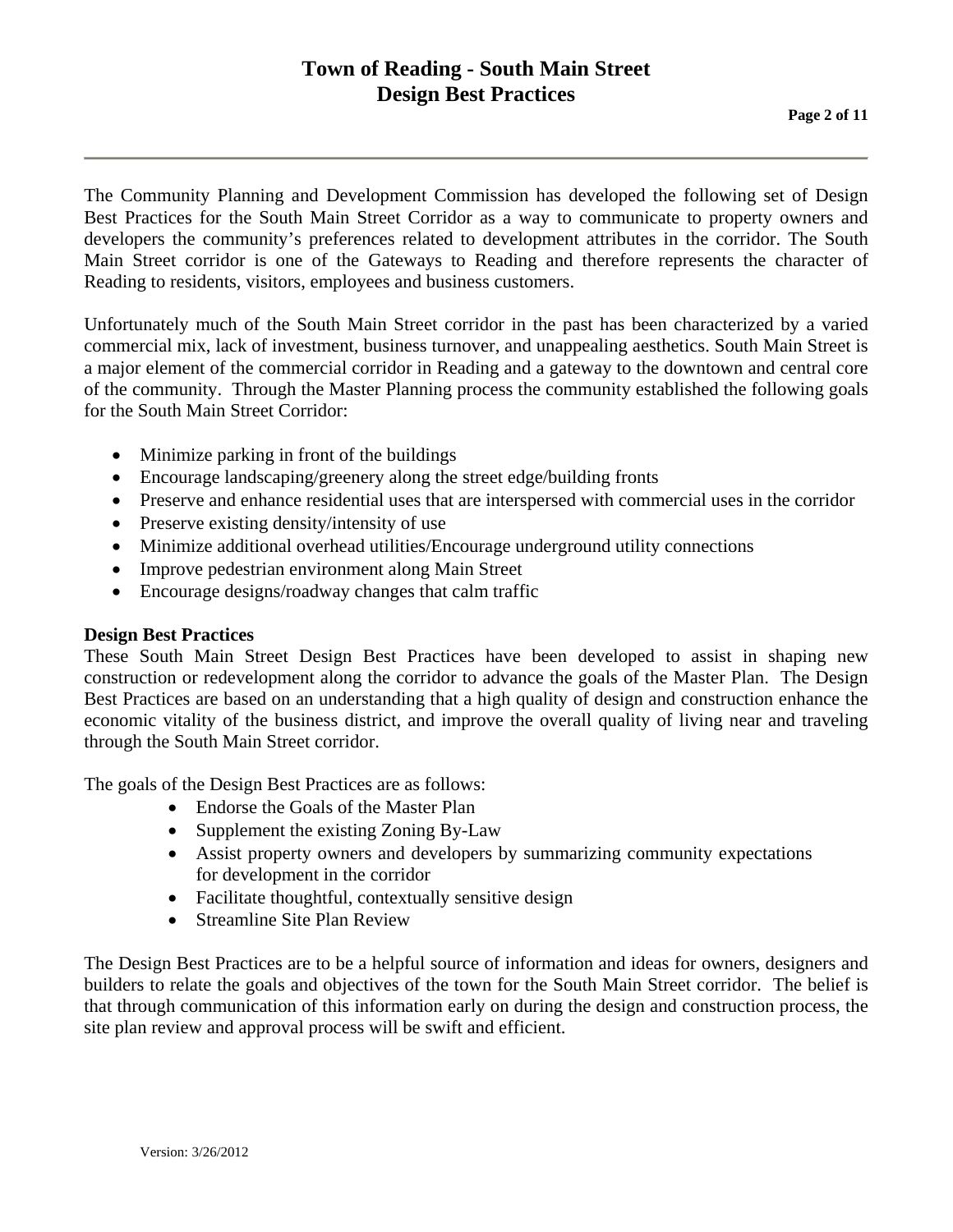## **Town of Reading - South Main Street Design Best Practices**<br>Page 3 of 11

### **Site Design Standards**

#### **Sidewalks**

Intent: Provide sidewalk and associated facilities along the corridor that make pedestrian and bicycle use a safe and enjoyable way to travel along the corridor.

- Minimize the number and size of driveway curb cuts that cross sidewalks or pedestrian paths.
- Provide visual or textual indications to drivers as they cross sidewalks/pedestrian paths (i.e. cross walks, textured pavement)
- On-site bicycle parking (preferably covered parking if possible) is encouraged for uses where bicycle access is possible (i.e. residential, retail, office uses, etc.)
- Accommodate the separation of sidewalks and pedestrian ways from highway traffic through the use of tree lawns, landscaping or hardscaping that provides pedestrians a feeling of separation from traffic. A landscaped separation of at least 5 feet is strongly encouraged wherever possible. Hardscape is encouraged when less than 5 feet is available. See Landscape section for discussion on Best Practices for landscaped separation.



*Source: Greenberg Farrow / Peter Drey Urban Design Studio 2005*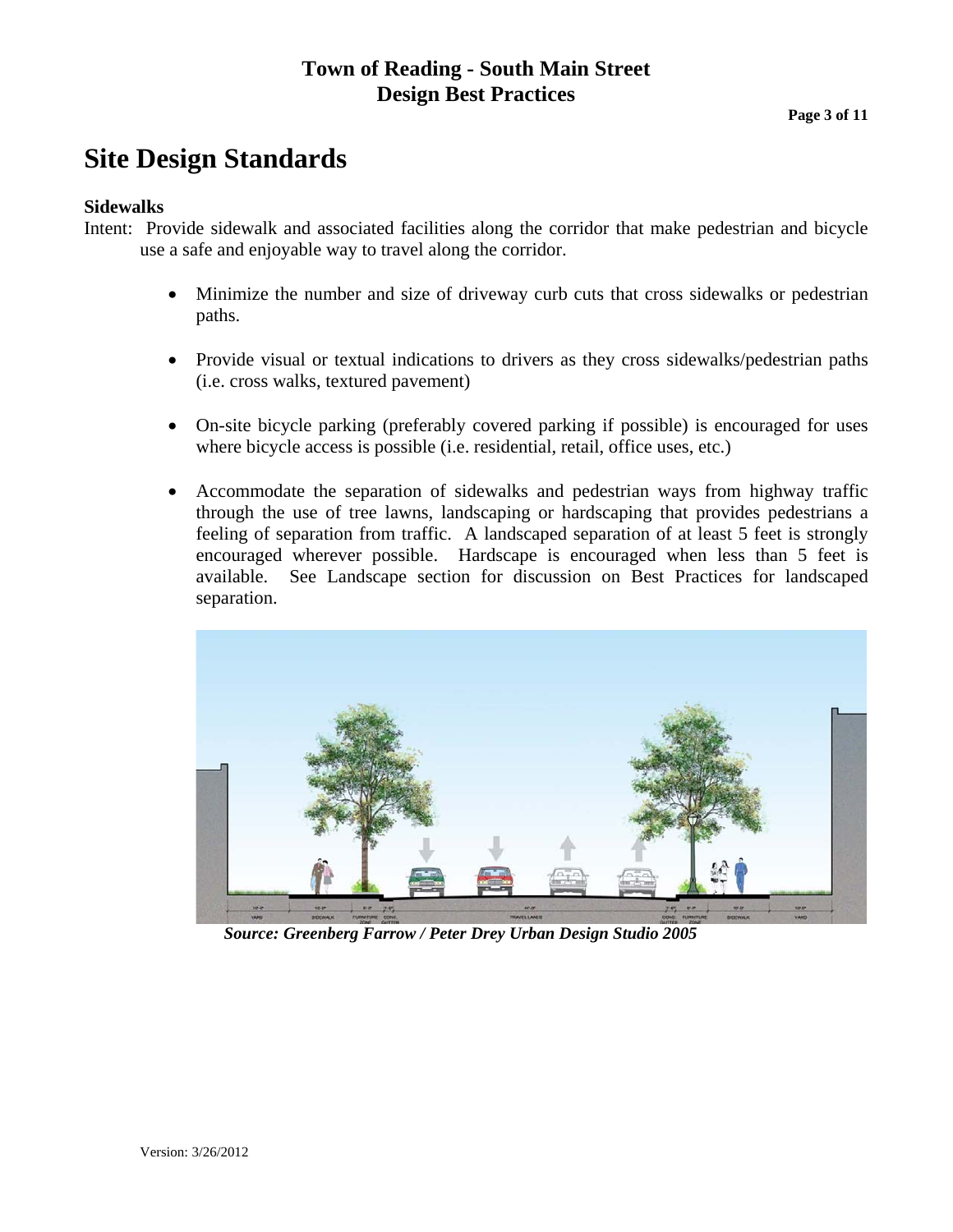## **Town of Reading - South Main Street Design Best Practices**<br>Page 4 of 11



- On-site pedestrian ways and sidewalks should be developed to provide connection to pedestrian network on adjoining parcels or to the public right-of-way.
- Outdoor restaurant seating, furniture, amenities, planters, conforming signs and other activities are encouraged but should be planned to maintain a minimum 5-foot wide unobstructed pathway.

#### **Parking**

Intent**:** Minimize the adverse impact of parking on the character of the corridor by minimizing the area and visual impact of parking in the front yard of buildings.

> • The use of shared parking spaces is encouraged. With a shared parking plan, demonstrated to CPDC with private agreements where spaces are within 300 feet from building entrance, CPDC will advocate to the ZBA for approval of off-site parking, if in conformance 6.1.1 .2.



Source: Joint Venture: Silicon Valley Network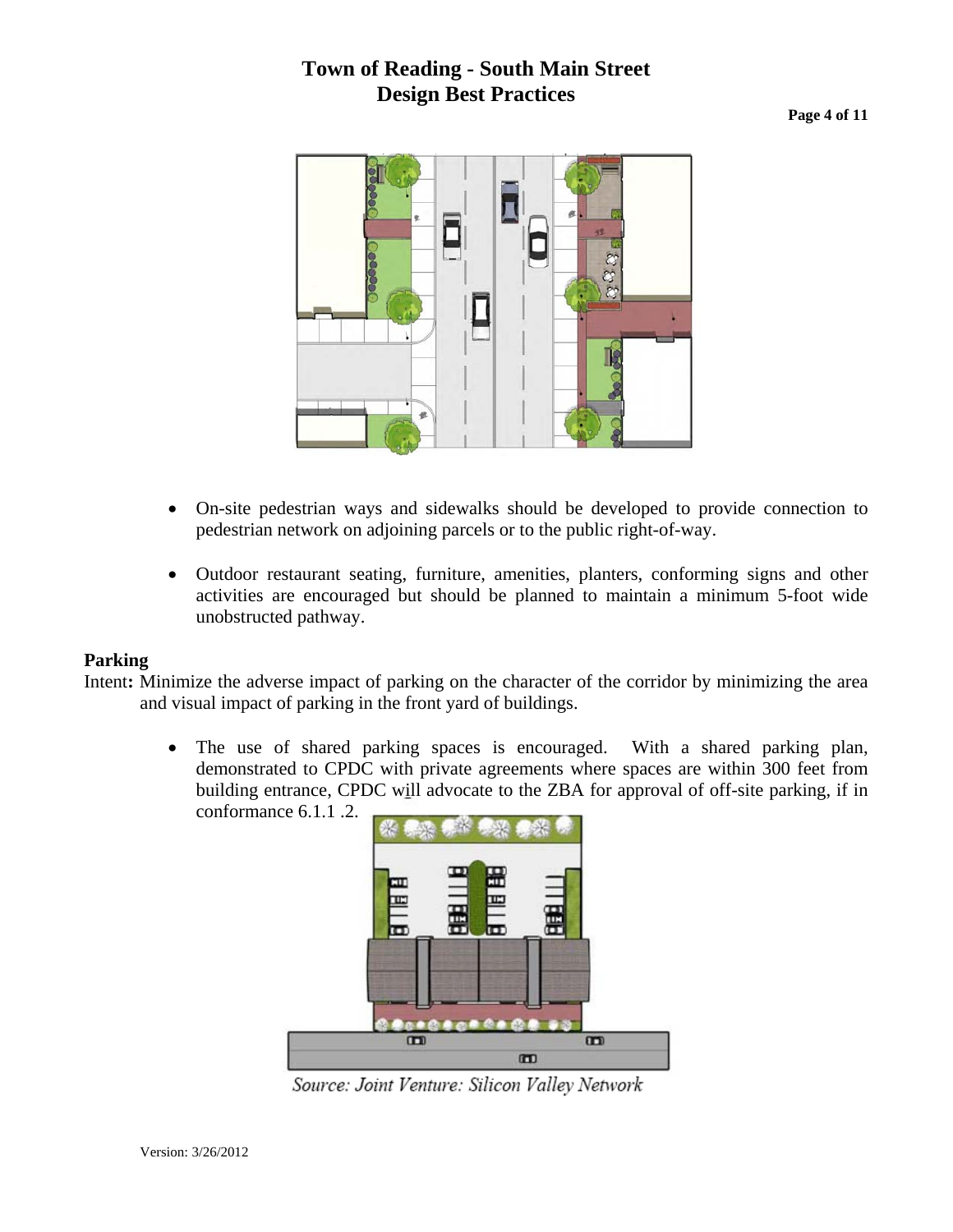## **Town of Reading - South Main Street Design Best Practices**<br>Page 5 of 11

- Parking should be located in the rear or side yards to the maximum extent possible. In locations where parking can only be accommodated in the front yard, screening and earth berms should be provided to minimize the visual impact. However, screening should continue to permit limited view from the sidewalk into the parking lot.
- To minimize the visual impact of any structured parking, structures shall be integrated into the building design.
- Parking should incorporate provisions to accommodate both auto and bicycle parking.

#### **Driveways:**

Intent: Minimize the amount of space dedicated to automobile access and circulation.

• Driveways/parking access should be designed to provide only one connection to Main Street, whether shared or independent. Shared driveways are encouraged, where possible.



Source: Joint Venture: Silicon Valley Network

- Driveway connections to adjacent parcels are encouraged where possible.
- Driveway access should be located away from parcel edges/corners, except where access agreements with adjacent parcel are in place.

#### **Drainage**

Intent: To minimize the impact of development and impervious surfaces on the town's stormwater systems.

- runoff and on-site stormwater treatment (e.g., rain gardens, tree box filters in parking areas). • Encourage Low Impact Development (LID) practices for mitigation of existing
- The use of rainwater harvesting for building use and/or irrigation purposes is encouraged.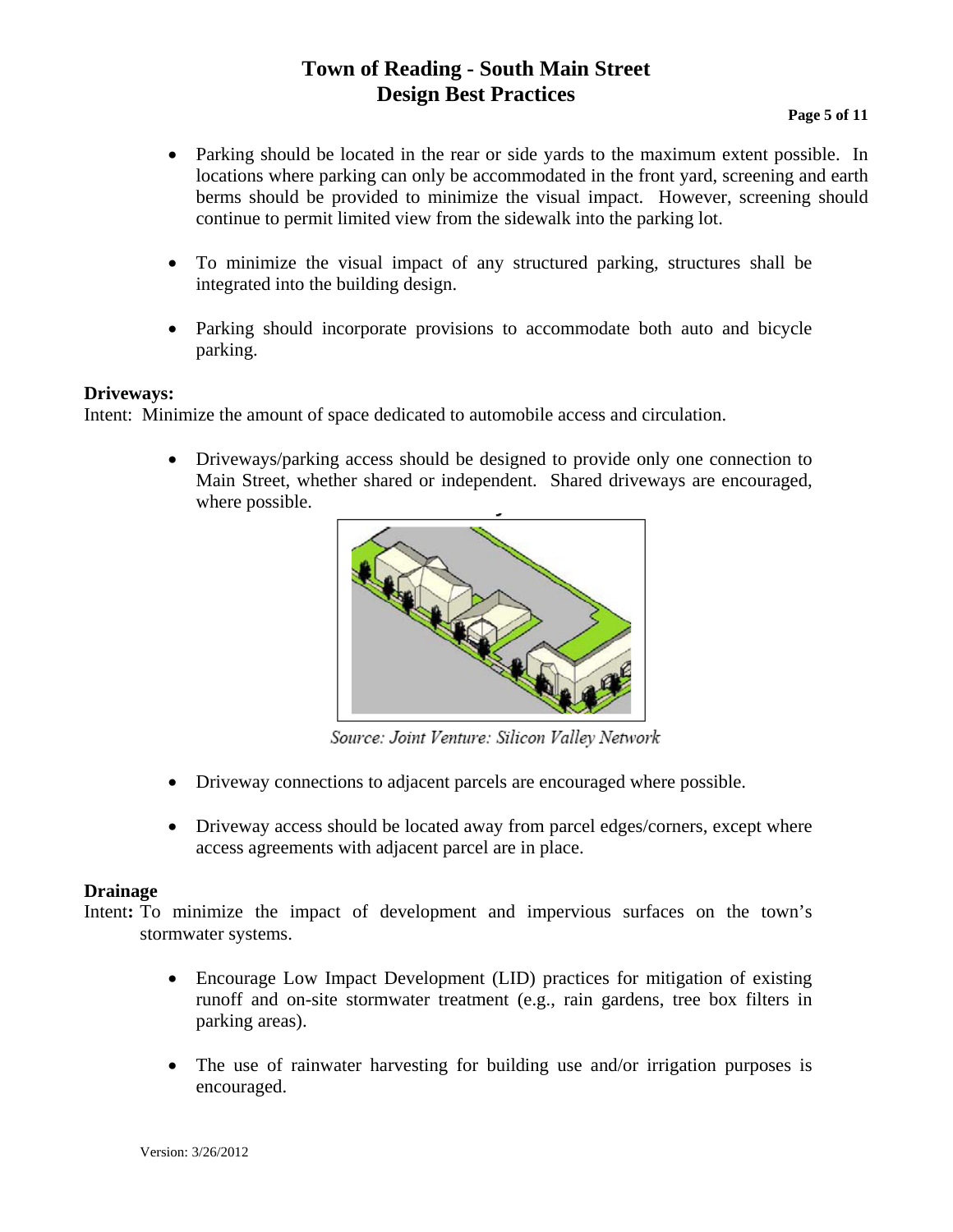## **Town of Reading - South Main Street Design Best Practices**<br>Page 6 of 11

• Parking islands shall be adequately sized for storm events and provide proper infiltration area to support their plantings at maturity.

#### **Landscaping Amenities**

- Intent: To enhance the building site and streetscape. To use unifying elements that link Main Street buildings to each other and to downtown.
	- The installation of trees along the Main Street edge as well as side streets of any properties, planted at 25 to 50-foot intervals, is encouraged in order to provide a tree-lined corridor along Main Street. Trees are encouraged within landscaped area between curb and sidewalk where distance is sufficient to accommodate tree well and accessible path along sidewalk. Where this is not possible, trees are encouraged to be located at the immediate back side of the sidewalk.
	- The location of new trees should be done in a way that does not block building and street signage.
	- Short native shrubbery and ground cover is encouraged to be used along building facades.



*Source: North Olmstead Design Guidelines* 

• A landscape plan is encouraged to be developed using a mix of native species that will require minimal irrigation and fertilizer and that will provide seasonal interest.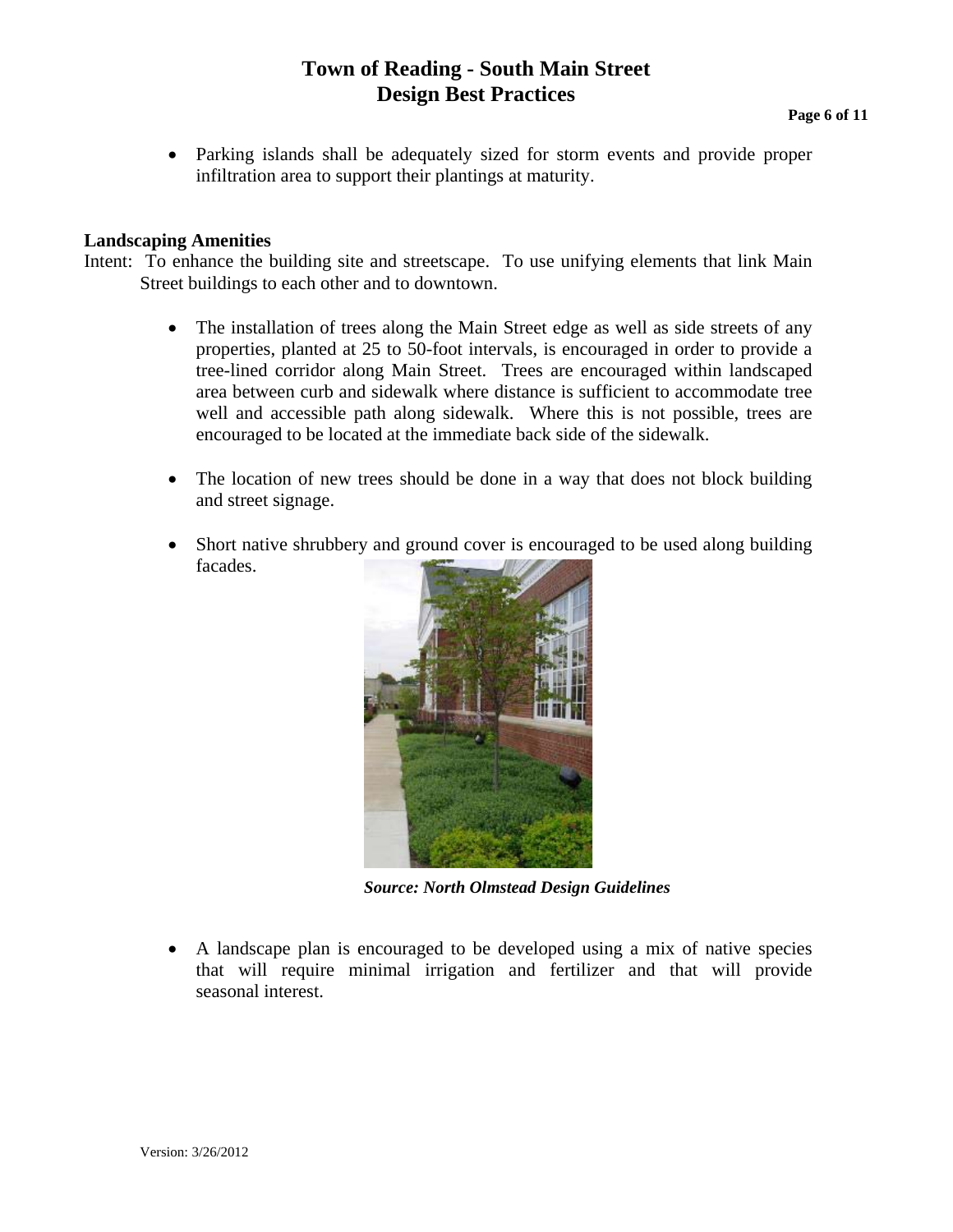## **Town of Reading - South Main Street Design Best Practices** Page 7 of 11

• The landscape design within a parking lot should be developed to both beautify the area and to provide shade and sun relief to vehicles, pedestrians, and patrons. All parking areas should include a mix of native tree species including deciduous, conifer, and flowering trees.



 *Source: Town of LeRay Commercial Corridor Design Guidelines, 2008* 

- Hardscape features and materials should be designed to complement the building(s) and provide for patron interest and convenience. For example, when applicable, landscape walls or boulders or brick pathways should be arranged to provide for casual sitting and conversation areas.
- Landscape amenities should be used to enhance the site's design, functionality, and access. These features should match the Town Standard where applicable:
	- o Street Trees (Town Tree Warden should be consulted regarding preferred street trees)
	- o When architectural style permits, prefer use of hardscape amenities (benches, fences, bike racks, sidewalks, area lighting) similar to those in downtown Reading
	- o Curbing (Vertical Granite Curbing should be used along all primary circulation routes (i.e. driveways)
- Landscape buffering should be provided in areas adjacent to residences. The buffer should provide a mix of species, sizes, and groupings to provide a natural barrier. Where room permits, earth berms should be incorporated into the buffering. If used, fences should be of a complementary material to the residences. Locations of plantings shall vary to contoured vertical surface rather than a straight line wall or fence.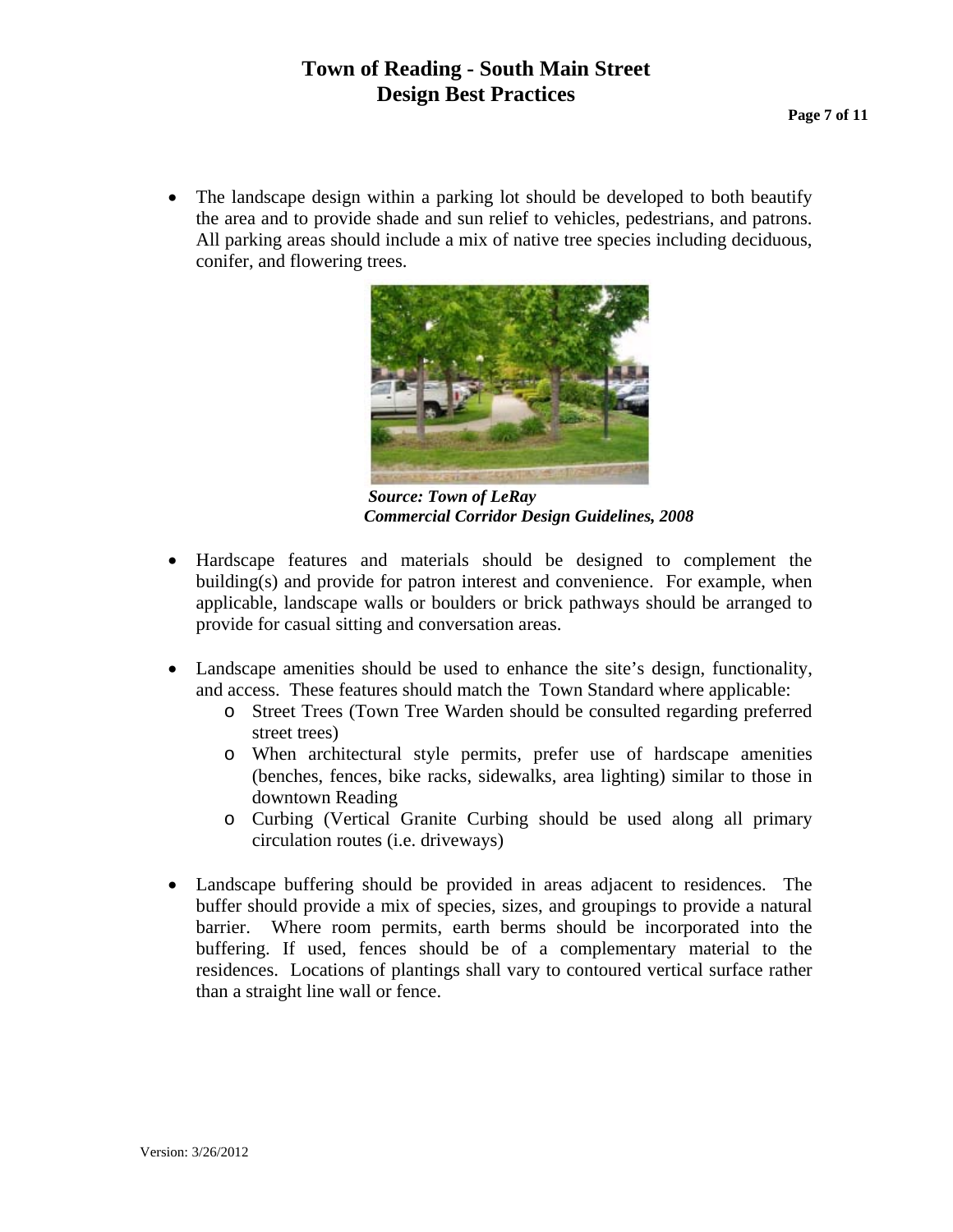## **Town of Reading - South Main Street Design Best Practices**<br>Page 8 of 11

#### **Lighting**

- Intent: Ensure that site lighting contributes to the character of the neighborhood the site and provides a sense of security and safety as well as energy efficiency.
	- Lighting fixtures should be located to respond to the anticipated use (e.g. signage, site features).
	- Energy efficient lighting alternatives are encouraged (i.e. LED)
	- The lighting design should avoid bright lighting or significant relative brightness differences with adjacent dissimilar land uses. Photometric data shall be provided, as requested, for specific development.
	- All outdoor lighting should comply with the following shielding provisions: Direct light emitted by exterior luminaire should not emit directly by a lamp, off a reflector, or through a refractor above a horizontal plane (90 degrees) through the fixture's lowest light-emitting part. Cut-off shields may be recommended where necessary.
	- Lighting sources should be concealed wherever possible from the public right-ofway.
	- The height of a light fixture shall be measured from the ground to the light emitting flat glass of the luminaire; pole height may be higher than this lightemitting height. Use of lighting standards is encouraged to be generally no more than eighteen feet high.
	- Street poles and lighting fixtures shall be dark in color to reduce light reflectivity.
	- Lighting fixture assembly should coordinate with the architecture it serves. Exterior lighting should reinforce entries and illuminate pedestrian routes. Site lighting should be subdued and pedestrian in scale.
	- The use of shatterproof coverings for low-level lighting is encouraged.
	- The location of lighting supports shall be identified so as not to create pedestrian or vehicular safety hazards.
	- Spacing of pole lights should provide for uniformity of light, with the distance depending on the minimum illumination levels required.
	- If a sidewalk or walkway includes trees, pole lights should be located between the trees so that the tree canopy does not interfere with illumination coverage.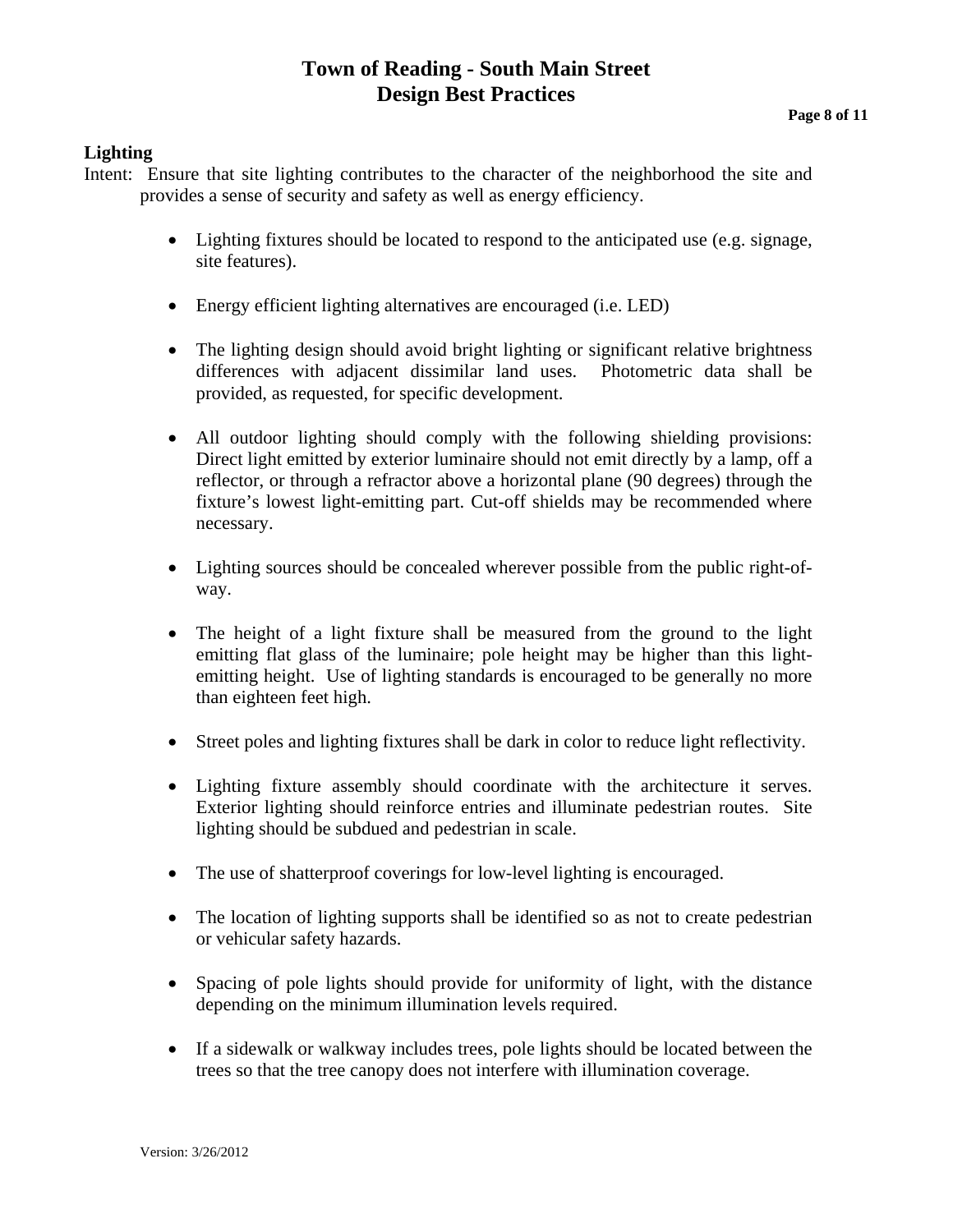## **Town of Reading - South Main Street Design Best Practices**<br>Page 9 of 11

- All light fixtures should emit a steady and constant light and should not emit a flashing or irregular light, unless specifically required by Federal, State or municipal authorities.
- Exterior lighting should be controlled by a photo sensor or time switch that automatically turns off non-security lights when commercial facilities are closed.

#### **Utility Areas and Utilities**

Intent: Reduce the adverse visual impact of service areas by proper location and screening.

- Service, Loading Areas, Electrical transformers, and site mechanical equipments should be located and screened to minimize views from public areas and abutting residential areas. Screening should employ good quality plantings and/or construction materials, such as steel, cast iron fencing, brick, wood or stone.
- The use of chain link fencing visible from the street is strongly discouraged.
- Electrical and communication utilities should be underground for all new development.

### **Building Massing Design Standards**

#### **Location on site**

- Intent: Encourage the siting and massing of buildings so that they contribute to, engage and enliven the public way and pedestrian space. Encourage development of a gateway corridor that provides an introduction to Reading and the downtown district.
	- Any new or reconstructed buildings are encouraged to be located as close to Main Street as permitted by zoning bylaws, and should include pedestrian uses and landscaping in front of the building and parking in the side or rear yards.
	- Buildings of more than 3 stories should step back 10 feet from the front plane above the 3rd story to diminish building mass in the front and the side that abuts a driveway.
	- Building heights should be scaled in proportion to adjacent properties, or provide transition to abutting neighborhoods.
	- Building fronts should be oriented parallel with the roadway to maintain the 'street wall'.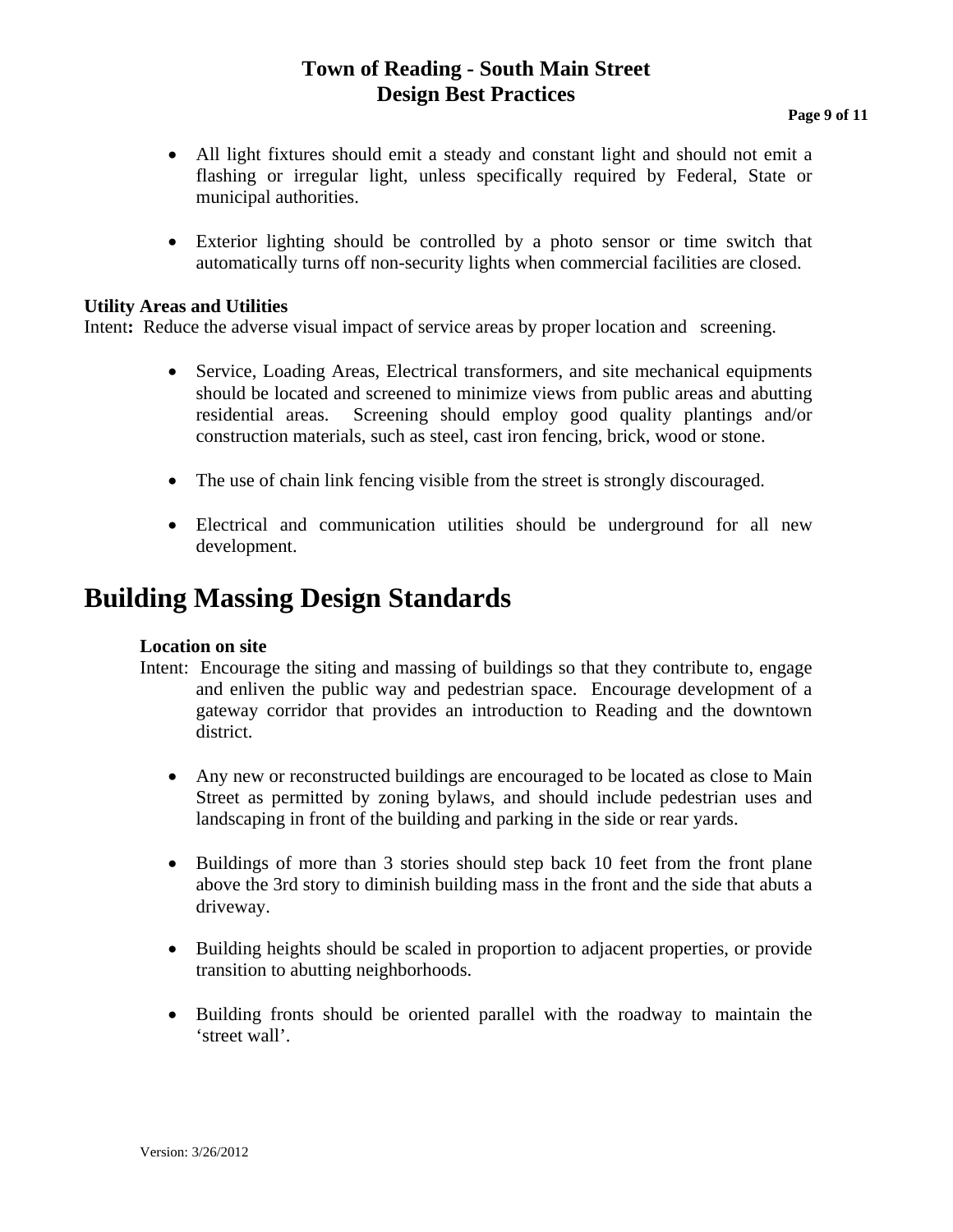## **Town of Reading - South Main Street Design Best Practices**<br>Page 10 of 11

- Upper stories are encouraged be set back, treated with different materials or incorporated into the roof line, to diminish the building mass consistent with the specific architectural typology.
- Design that recognizes adjacent residential neighborhoods but that is distinct in its commercial corridor location is encouraged.

#### **Building Entries**

Intent: Promote pedestrian comfort, safety and orientation through building entrances that are inviting, logical, easily identifiable and accessible.

- Primary entrances should be oriented toward the open side yards or the front yards that are clearly visible from streets and sidewalks.
- Where entrances from rear parking are desired, an additional front or side door is encouraged to avoid placing the "back" of the building to the street



 *Source: San Diego Association of Governments, Designing for Smart Growth* 

## **Façade Design Standards**

#### **Building Façade features**

- Intent: Create building facades that engage and enliven the streetscape. Provide for appropriate façade transparency and 'active wall' that connect inside and out.
	- Architectural features and façade articulation should be continued on all sides visible from the street.
	- Building facades and footprints should be articulated to vary the streetscape, provide visual interest and reflect the function of the space.
	- Blank facades are not desirable. Changes in material, which are accompanied by a change in plan, vertical and/or horizontal elements shall be used to provide a pedestrian scale in areas where windows and doors are not functionally required.